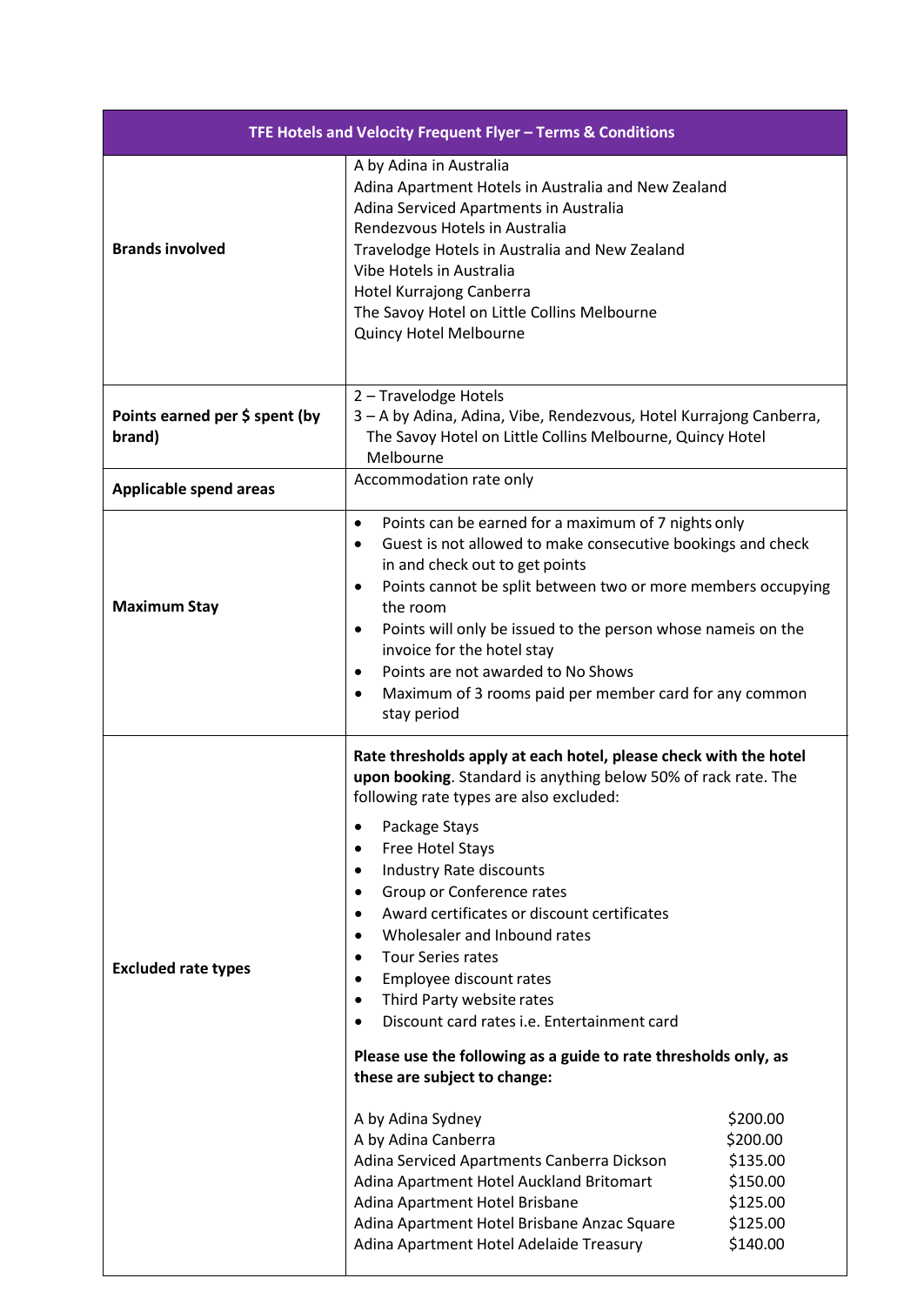| Adina Apartment Hotel Bondi Beach Sydney                | \$205.00 |
|---------------------------------------------------------|----------|
| Adina Apartment Hotel Perth Barrack Plaza               | \$125.00 |
| Adina Apartment Hotel Sydney Chippendale                | \$150.00 |
| Adina Apartment Hotel Coogee Sydney                     | \$180.00 |
| Adina Apartment Hotel Sydney Darling Harbour            | \$200.00 |
| Adina Apartment Hotel Darwin Waterfront                 | \$115.00 |
| Adina Apartment Hotel Melbourne                         | \$160.00 |
| Adina Apartment Hotel Melbourne on Flinders             | \$140.00 |
| Adina Apartment Hotel Melbourne Northbank               | \$120.00 |
| Adina Apartment Hotel Melbourne Southbank               | \$150.00 |
| Adina Apartment Hotel Norwest Sydney                    | \$150.00 |
| Adina Apartment Hotel Perth                             | \$125.00 |
| Adina Apartment Hotel Sydney Airport                    | \$135.00 |
| Adina Apartment Hotel Sydney Surry Hills                | \$165.00 |
| Adina Apartment Hotel Sydney Town Hall                  | \$165.00 |
| Adina Apartment Hotel Wollongong                        | \$155.00 |
| Quincy Hotel Melbourne                                  | \$160.00 |
| Hotel Kurrajong Canberra                                | \$165.00 |
| The Savoy Hotel on Little Collins Melbourne             | \$145.00 |
| Adina Serviced Apartments Canberra Kingston             | \$140.00 |
| Adina Serviced Apartments Canberra James Court \$155.00 |          |
| Rendezvous Hotel Melbourne                              | \$135.00 |
| Rendezvous Hotel Perth Central                          | \$120.00 |
| Rendezvous Hotel Perth Scarborough                      | \$130.00 |
| Rendezvous Hotel Sydney The Rocks                       | \$180.00 |
| Travelodge Hotel Bankstown Sydney                       | \$125.00 |
| Travelodge Hotel Blacktown Sydney                       | \$110.00 |
| Travelodge Hotel Garden City Brisbane                   | \$89.00  |
| Travelodge Hotel Hobart Airport                         | \$110.00 |
| Travelodge Hotel Hobart                                 | \$100.00 |
| Travelodge Hotel Melbourne Docklands                    | \$122.00 |
| Travelodge Hotel Macquarie North Ryde Sydney            | \$124.00 |
| Travelodge Hotel Sydney Martin Place                    | \$160.00 |
| Travelodge Hotel Melbourne Southbank                    | \$120.00 |
| Travelodge Hotel Manly Warringah Sydney                 | \$121.00 |
| <b>Travelodge Hotel Newcastle</b>                       | \$95.00  |
| Travelodge Hotel Perth                                  | \$105.00 |
| Travelodge Auckland Wynyard Quarter                     | \$120.00 |
| Travelodge Hotel Sydney Wynyard                         | \$145.00 |
| Travelodge Hotel Sydney                                 | \$127.00 |
| Travelodge Hotel Sydney Airport                         | \$115.00 |
| Travelodge Hotel Hurstville Sydney                      | \$125.00 |
| Travelodge Hotel Wellington                             | \$130.00 |
| <b>Travelodge Resort Darwin</b>                         | \$85.00  |
| Vibe Hotel Canberra Airport                             | \$140.00 |
| Vibe Hotel Gold Coast                                   | \$110.00 |
| Vibe Hotel Sydney Darling Harbour                       | \$165.00 |
| Vibe Hotel Sydney                                       | \$145.00 |
| Vibe Hotel North Sydney                                 | \$145.00 |
| Vibe Hotel Darwin Waterfront                            | \$115.00 |
| Vibe Hotel Melbourne                                    | \$125.00 |
| Vibe Hotel Hobart                                       | \$120.00 |
| Vibe Hotel Subiaco Perth                                | \$120.00 |
|                                                         |          |